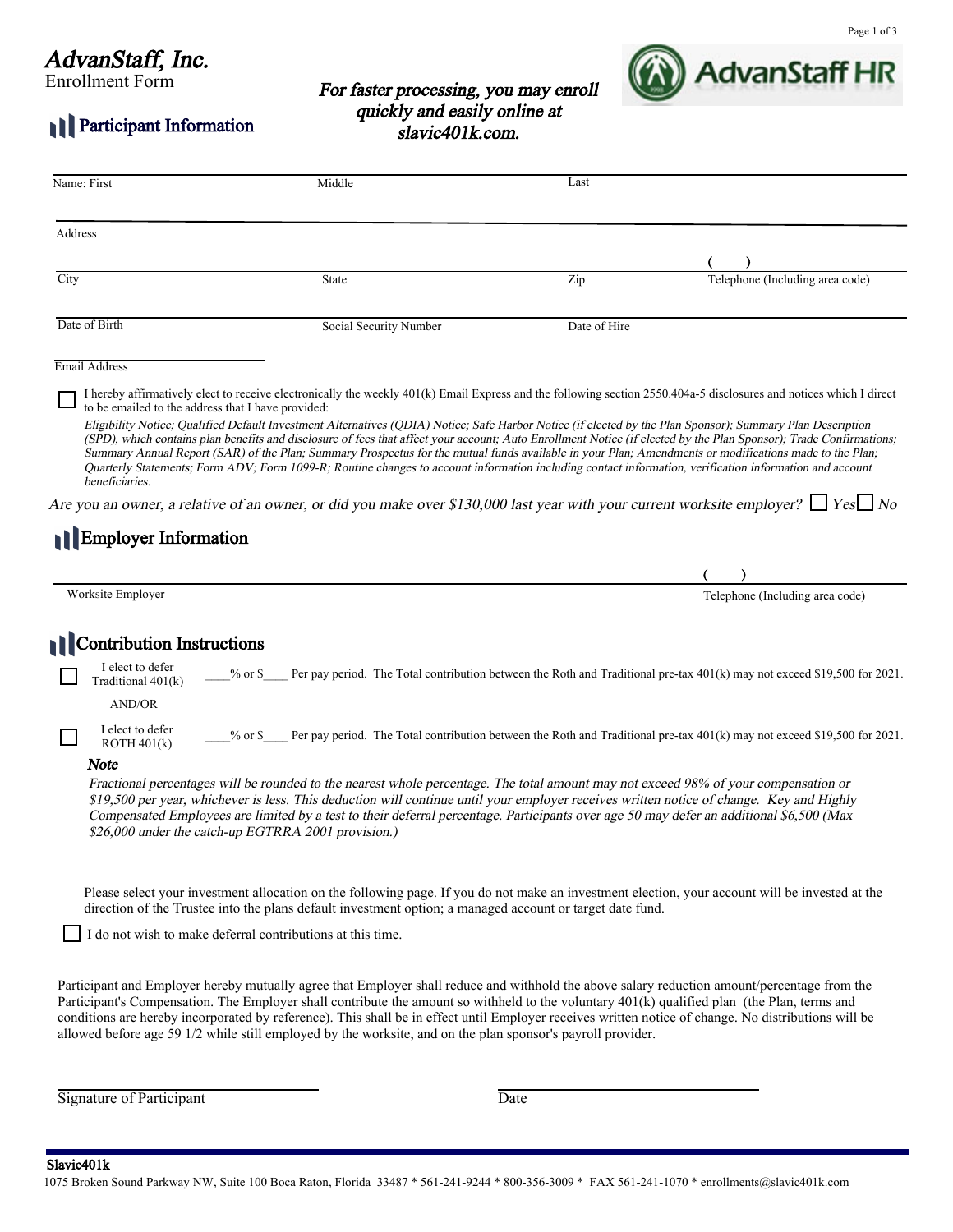#### Page 2 of 3

# 11401(K) Plan Investment

You must select either section (A) Bespoke Automated Investment Allocation Service, (B) Pre-Allocated Portfolio, or (C) Self-Directed. If a selection is made in multiple options, Self-Directed will take precedent. If no investment allocation is selected, you will be invested in the plan's Qualified Default Investment Alternative (QDIA).

### A. Bespoke Automated Investment Allocation Service

An individually tailored portfolio will be dynamically allocated according to your personal financial circumstances. Through the Bespoke Automated Investment Allocation Service software, Slavic Mutual Funds Management Corporation (SMF), an ERISA 3(38) management Fiduciary as well as an SEC registered Investment Advisor will allocate your account with equity and fixed income positions according to your age, and then rebalance your account on or about your birthday each year. To further refine your allocations, SMF will include the personal financial data that you submit through the Bespoke portal on our website. Just prior to your birthday, we will send you an email with a link that will allow you to make changes that may have occurred to your profile throughout the year. You may also update your profile at any time by visiting the Bespoke page in your account.

### B. Pre-Allocated Portfolio

Aggressive Allocation Moderate Allocation Conservative Allocation These options allocate your account with equity and fixed income positions according to your target risk profile. These allocations do not automatically adjust to changes in your risk profile. Please take the risk profile test on the website or in the enrollment booklet to determine your current risk profile. All Pre-Allocated Options are managed by Slavic Mutual Funds Management Corp. (SMF), an ERISA 3(38) Fiduciary Advisor. SMF is an affiliate of Slavic401k and charges a 0.25% management fee for this service which is in addition to the plan asset fee.

### Self-Directed Fund Options

|              |                                             | $\frac{0}{0}$            |              |                                         | $\frac{0}{6}$ |
|--------------|---------------------------------------------|--------------------------|--------------|-----------------------------------------|---------------|
|              | *Specialty Investment Funds                 |                          |              | Small/Med. Co. Domestic Stock Funds     |               |
| *FUFRX       | Franklin Utilities R6                       |                          | <b>FSMDX</b> | Fidelity® Mid Cap Index                 |               |
| *OGMIX       | Invesco Gold & Special Minerals R6          |                          | <b>VIMAX</b> | Vanguard Mid Cap Index Admiral          |               |
|              |                                             |                          | <b>VSGAX</b> | Vanguard Small Cap Growth Index Admiral |               |
| *PRNEX       | T. Rowe Price New Era                       |                          | <b>VSMAX</b> | Vanguard Small Cap Index Adm            |               |
| $*VGELX$     | Vanguard Energy Adm                         |                          | <b>VSIAX</b> | Vanguard Small Cap Value Index Admiral  |               |
| *VITAX       | Vanguard Information Technology Idx Adm     |                          |              |                                         |               |
| *VMIAX       | Vanguard Materials Index Admiral            |                          |              | Large Co. Domestic Stock Funds          |               |
| *VGSLX       | Vanguard Real Estate Index Admiral          |                          | <b>BKTSX</b> | iShares Total US Stock Market Idx K     |               |
|              |                                             |                          | <b>SVSPX</b> | State Street S&P 500 Index N            |               |
|              |                                             |                          | <b>PRDGX</b> | T. Rowe Price Dividend Growth           |               |
|              | Foreign/Global Company Stock Funds          |                          | <b>VTSAX</b> | Vanguard Total Stock Mkt Idx Adm        |               |
| <b>RERGX</b> | American Funds Europacific Growth R6        |                          | <b>VWUAX</b> | Vanguard US Growth Admiral™             |               |
| <b>FPADX</b> | Fidelity® Emerging Markets Idx              |                          | <b>VVIAX</b> | Vanguard Value Index Adm                |               |
| <b>BTMKX</b> | iShares MSCI EAFE Intl Idx K                |                          |              |                                         |               |
| <b>PRASX</b> | T. Rowe Price New Asia                      | $\equiv$                 |              | <b>Target Date/Asset Allocation</b>     |               |
| <b>VTIAX</b> | Vanguard Total Intl Stock Index Admiral     |                          | <b>VITVX</b> | Vanguard Instl Trgt Retire 2015 Instl   |               |
|              |                                             |                          | <b>VITWX</b> | Vanguard Instl Trgt Retire 2020 Instl   |               |
|              | <b>Bond/Money Market/Stable Value Funds</b> |                          | <b>VRIVX</b> | Vanguard Instl Trgt Retire 2025 Instl   |               |
| <b>FXNAX</b> | Fidelity® US Bond Index                     |                          | <b>VTTWX</b> | Vanguard Instl Trgt Retire 2030 Instl   |               |
| <b>PHYZX</b> | PGIM High Yield Z                           |                          | <b>VITFX</b> | Vanguard Instl Trgt Retire 2035 Instl   |               |
| <b>VMFXX</b> | Vanguard Federal Money Market Investor      | $\overline{\phantom{a}}$ | <b>VIRSX</b> | Vanguard Instl Trgt Retire 2040 Instl   |               |
| <b>VAIPX</b> | Vanguard Inflation-Protected Secs Adm       | $\mathbb{R}^n$           | <b>VITLX</b> | Vanguard Instl Trgt Retire 2045 Instl   |               |
| <b>VBILX</b> | Vanguard Interm-Term Bond Index Adm         | $\overline{\phantom{a}}$ | <b>VTRLX</b> | Vanguard Instl Trgt Retire 2050 Instl   |               |
| <b>VBIRX</b> | Vanguard Short-Term Bond Index Adm          | $\overline{\phantom{a}}$ | <b>VIVLX</b> | Vanguard Instl Trgt Retire 2055 Instl   |               |
| <b>VSGDX</b> | Vanguard Short-Term Federal Adm             |                          | <b>VILVX</b> | Vanguard Instl Trgt Retire 2060 Instl   |               |
| <b>VTAPX</b> | Vanguard Shrt-Term Infl-Prot Sec Idx Adm    |                          | <b>VSXFX</b> | Vanguard Instl Trgt Retire 2065 Instl   |               |
| <b>VBTLX</b> | Vanguard Total Bond Market Index Adm        |                          | <b>VITRX</b> | Vanguard Instl Trgt Retire Inc Instl    |               |
|              |                                             |                          |              | Total Must Equal 100%                   |               |

\*Specialty investments are high risk and only suitable as a small portion of your overall portfolio. Do not exceed 10% of your total assets in any one of these funds or 30% in any combination. Conservative investors close to retirement should not invest in these funds without professional guidance.

All funds and portfolios bear some risk and your account could suffer a loss. There is no guarantee of future performance. Prospectuses are also available online at slavic401k.com.

Signature of Participant Date